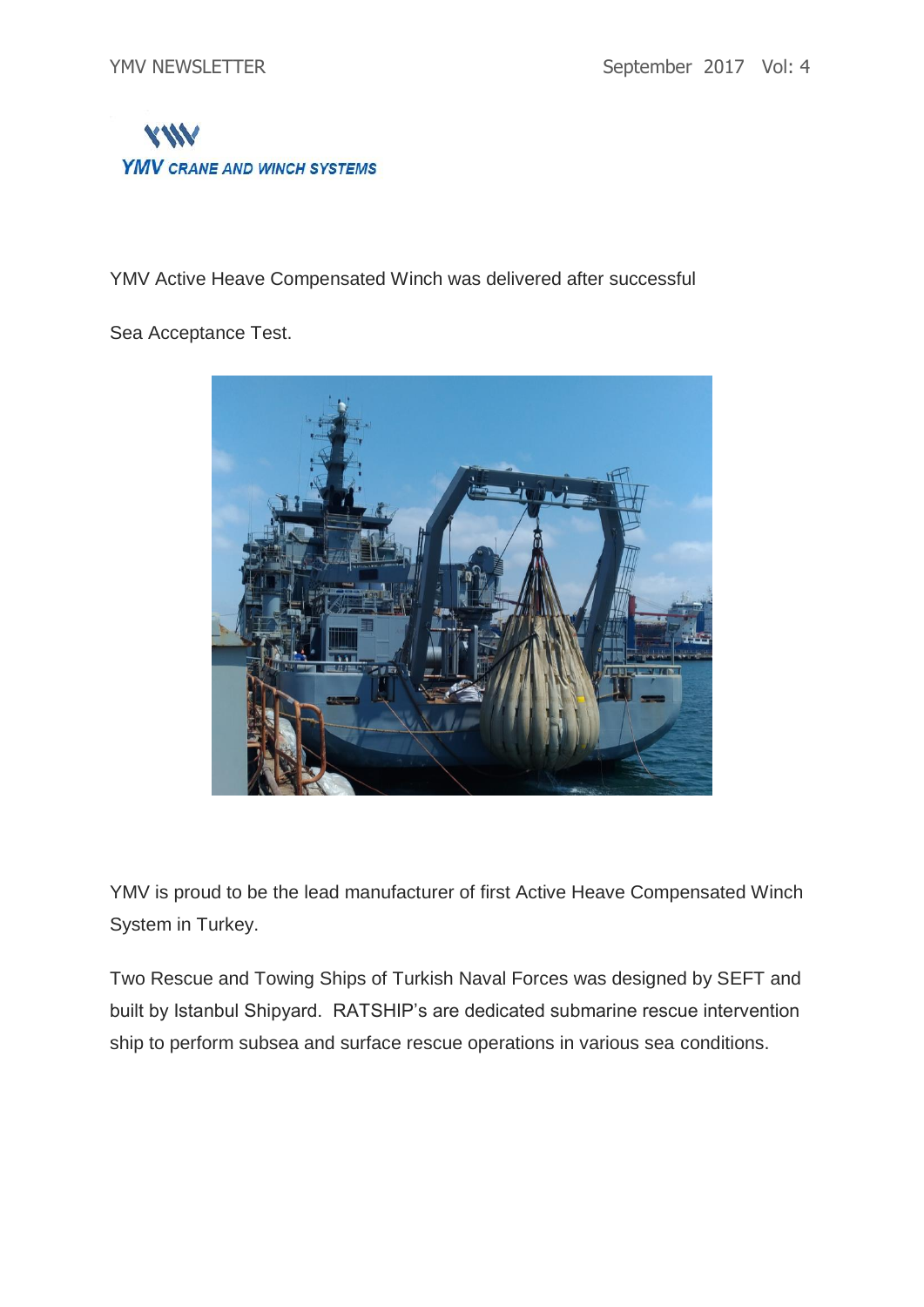



YMV AHC Winch is designed for safely launching and recovering of the objects collected from Seabed up to 3500 meters depth.

YMV Active Heave Compensated Winch System is designed as portable to be installed on each RATSHIPs. With Active Heave compensation and Constant Tension function mode selections, precise operations will be achieved by operators.



YMV Active Heave Compensation Winch System